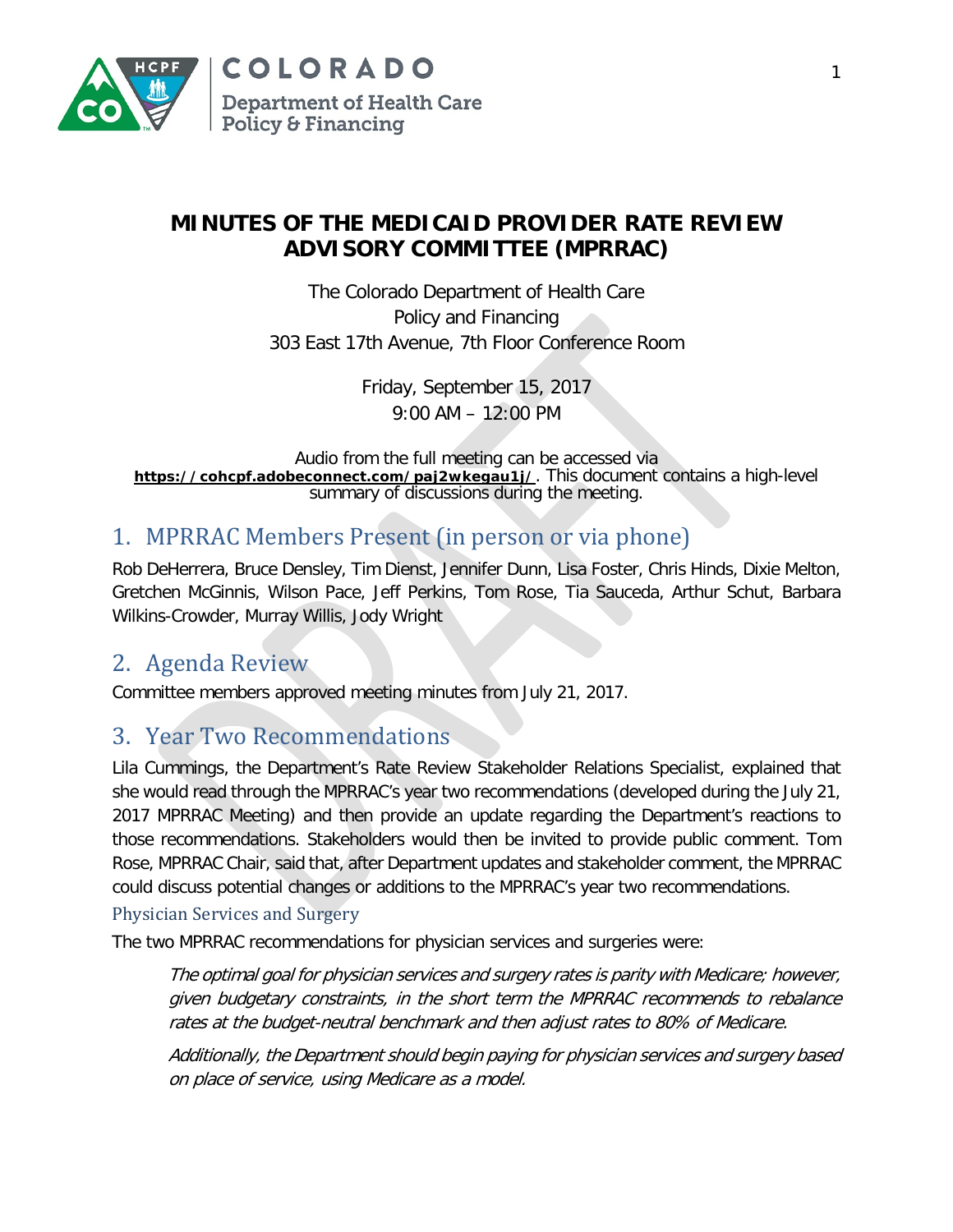Lila explained that, while the Department agrees with the intent of the first MPRRAC recommendation, to bring logic to rates, the Department was not leaning towards supporting this MPRRAC recommendation for two main reasons: the Department would prefer to complete the rate review process for remaining physician services in year three; and the Department would like to incorporate more research from policy, rates, and clinical staff before moving rates to a percentage of a benchmark.

Lila then said that the Department agrees with and supports the MPRRAC's second recommendation, but still wants for the remaining physician services and surgeries to be reviewed in year three.

No stakeholders signed up to provide comment.

Committee members did not have any edits or additions to these recommendations.

#### Anesthesia Services

The MPRRAC recommendation for anesthesia services was:

### The Department should bring anesthesia rates from 131.64% of the benchmark to 100% of the benchmark.

Lila shared that the Department was still evaluating this recommendation. She also noted that another MPRRAC recommendation was voted down, but this recommendation could be found in the July 21, 2017 Meeting Minutes. Jeff Perkins, a committee member, asked if this recommendation would be noted in the Department's 2017 Medicaid Provider Rate Review Recommendation Report (2017 Recommendation Report). Lila said that the Department planned to address that there was another, voted-down, MPRRAC recommendation somewhere in the 2017 Recommendation Report.

No stakeholders signed up to provide comment.

Committee members then mentioned that a conversation, and potential recommendation, regarding bundling obstetrical anesthesia services seemed to have gotten lost during recommendation development and should be revisited. Lila mentioned that this potential recommendation is outlined in the Workgroup Discussion Summary document, which had been distributed to committee members in July, but had not been posted on the Department's MPRRAC website. After further discussion and direction from committee members, Lila committed to posting the [MPRRAC Workgroup Discussion Summary](https://www.colorado.gov/pacific/sites/default/files/MPRRAC%20Workgroup%20Meeting%20Summaries%20July%202017.pdf) online.

Murray Willis, a committee member, was the Surgery & Anesthesia Workgroup lead and he offered further clarification regarding this recommendation. He said that, for obstetrical anesthesia services, commercial payers create a case-rate payment. Specifically, rather than base units plus time for obstetric anesthesia services, there is a fixed case rate that covered things such as an epidural for basic delivery, anesthesia during a C-section, as well as anesthesia during an emergency situation. This information informed the suggestion that the Department should consider a case-rate payment for obstetrical anesthesia services.

Committee members asked the Department if there were any concerns regarding this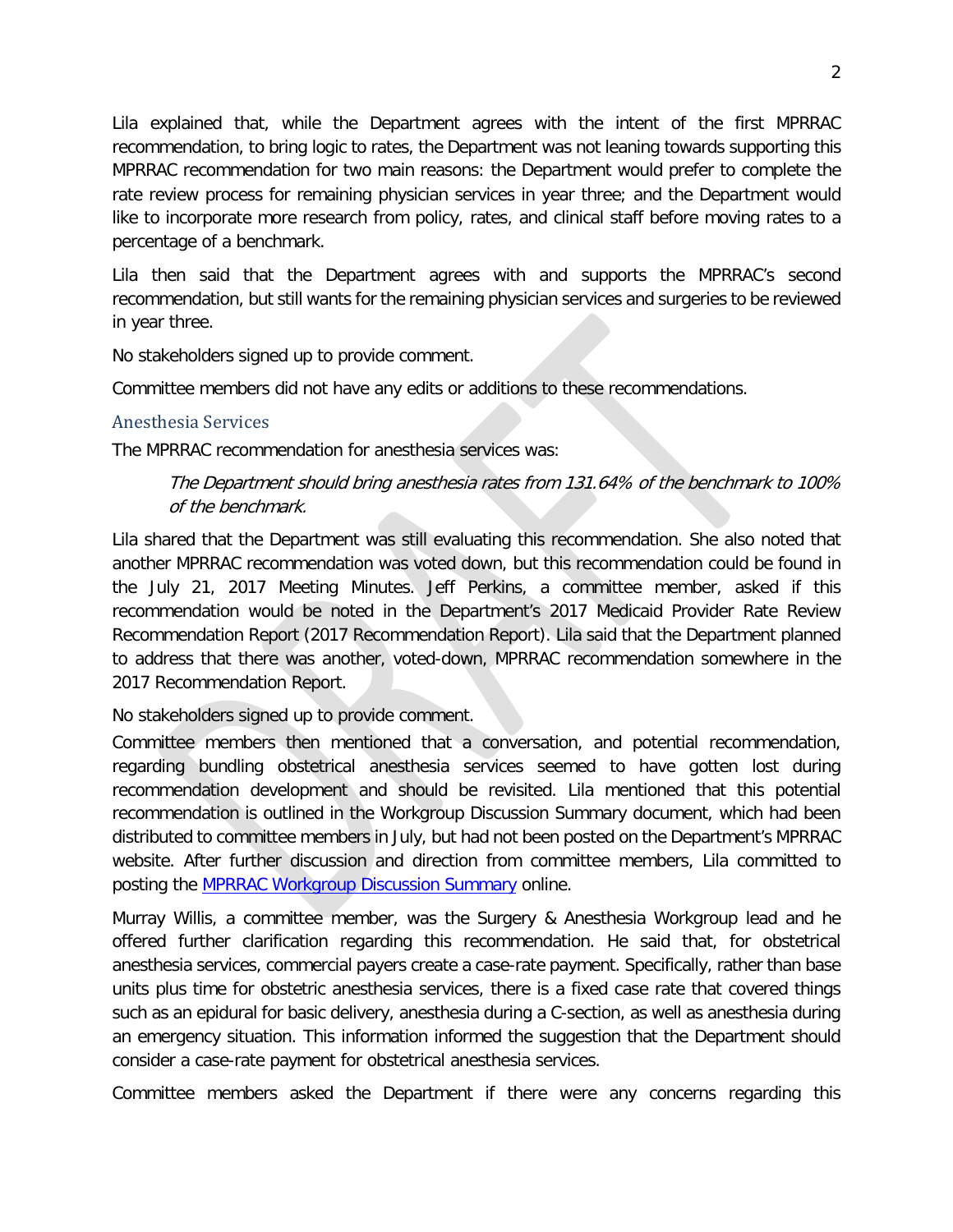recommendation. Lila said that the Department would need to evaluate any recommendation and that the Department would respond in the 2017 Recommendation Report.

Committee members then put forth, and voted for, the following additional recommendation for anesthesia services:

The Department should explore going to a case rate payment for certain obstetrical/labor anesthesia services.

Murray commented that he could provide a list of specific service codes for this recommendation; committee members asked Murray to provide those numbers to the Department to add to this recommendation. Service codes provided after the meeting were: CPTs 01960, 01961, and 01968.

### Home- and Community-Based Services (HCBS) Waivers

The MPRRAC recommendations for HCBS Waiver services were:

The Department should:

- Aim to pay rates that are aligned with the Department's new rate setting methodology, with special attention to services:
	- o identified by stakeholders through the rate review process; and
	- o with the biggest gaps between current rates and rates developed via the new rate setting methodology.
- Continue using robust stakeholder engagement in the new rate setting process.
- Create rates that take client acuity into account.
- Create rates that work towards providing services in the least-restrictive and most cost effective environment.
- Create rates that take into account which provider types are more subject to economic conditions, such as minimum wage.

Lila stated that these recommendations were great principles and that the Department was still evaluating these recommendations in the context of the rate review process and other work related to waivers outside of the rate review process.

Tom Rose then stated that he had an addition to add to these recommendations, but that first we would take stakeholder comment. \*Note: Tom's addition was printed and passed out to meeting participants at the beginning of the meeting, the text is copied below.

Josh Rael, the Executive Director of the nonprofit association Alliance, provided public comment and said that he was supportive of the additional recommendation regarding respite services. Josh said that he was aware of Alliance members who were not able to receive services. Josh mentioned that the state legislature and governor's office had worked to eliminate waitlists for respite services, but that people were still waiting for services.

Other stakeholders provided comment regarding staffing ratios for memory care clients. Specifically, they asked if the Department was going to change the staffing ratios or adjust rates to accurately reflect staffing ratios. Department staff responded that updated staffing ratios will be taken into account in the new rate setting methodology, which will examine rates in three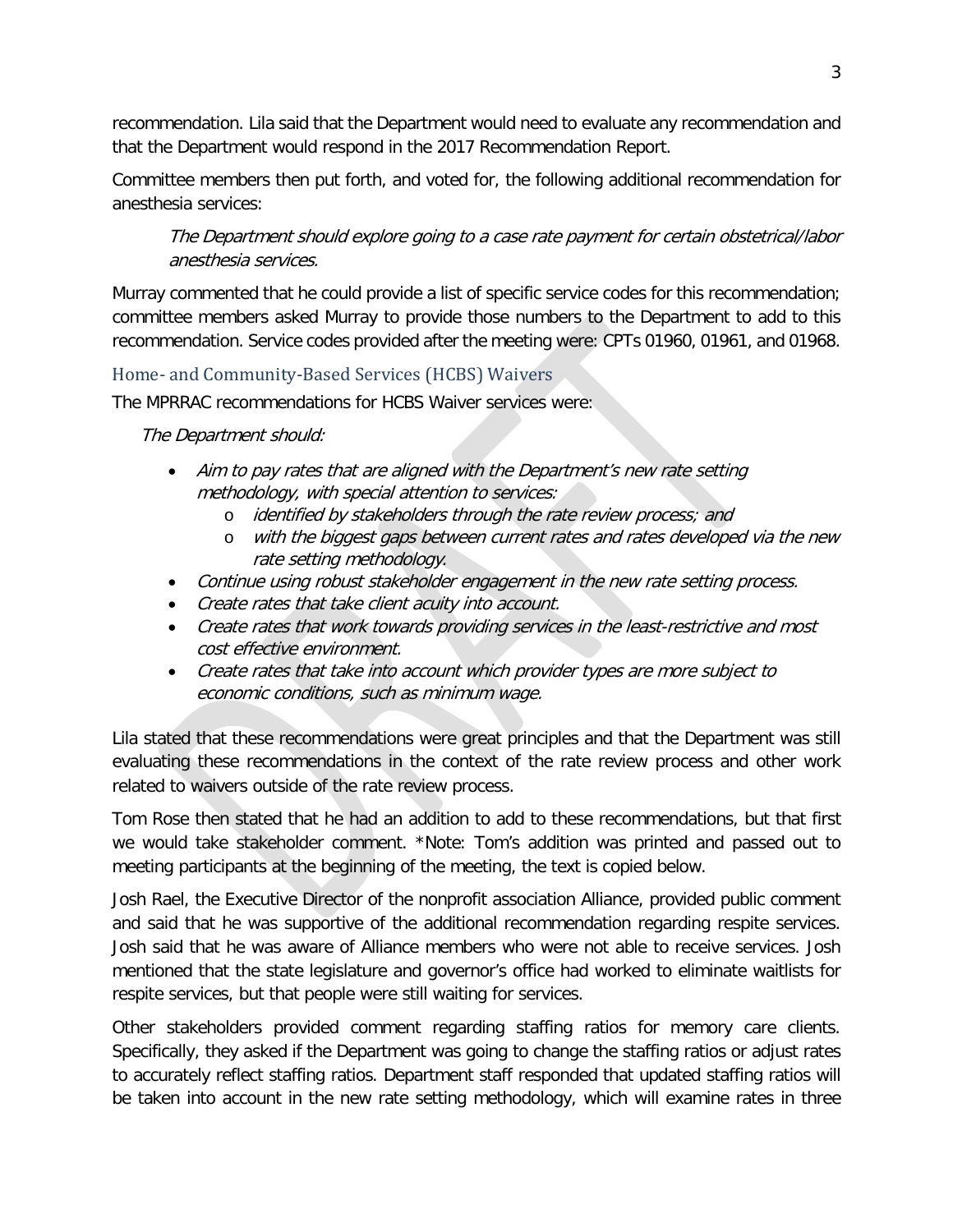waivers in the next year (the Supported Living Services, Developmental Disabilities, and Children's Extended Services Waivers).

Tom Rose stated that his additional recommendation allowed for more specificity in a recommendation. Tom said this addition was motivated, in part, by the large number of stakeholders that had taken time to provide public comment during the February and March MPRRAC meetings. He also stated that this recommendation was meant to encourage the provision of services in the least-restrictive and most cost-effective environment. The proposed addition was:

Rates for Personal Care, Homemaker, and Respite for all waivers should be increased and encompass individual acuity levels for each service (i.e. SIS for the IDD Waivers). In addition to the Respite rate being based on acuity, the Department should look at changing the daily Respite unit of measure for In-home Respite for all Waivers to an hourly unit. This recommendation from the sub-committee accommodates much of the stakeholder feedback received during public testimony from not only providers, but more importantly those stakeholders who are trying to access these important services. In addition, the committee also encourages the Department to create rates that work towards creating a system that encourages the provision of services in the least-restrictive and most cost-effective environment. Furthermore, the committee encourages the Department to establish rates that fully consider the impact on providers by current economic conditions in Colorado, such as State minimum wage requirements.

Committee members discussed that this recommendation was generally encompassed in the original MPRRAC recommendation, but a new bullet point could be added regarding in-home respite services. Committee members then put forth, and voted for, the following additional recommendation for respite services:

### The Department should investigate changing the 24-hour unit for in-home respite for all waivers to an hourly unit.

Like the anesthesia recommendation, Lila said that the Department would need to evaluate this recommendation and would respond in the 2017 Recommendation Report.

# 4. Year Three Schedule and Process Improvements

Committee members and the Department then discussed:

- adjustments to the year three rate review schedule;
- rate review process improvements;
- committee member expectations; and
- elected the 2017-18 MPRRAC Vice Chair.

#### Adjustments to the Year Three Schedule

Lila outlined changes to the rate review schedule. These changes included:

- review durable medical equipment (DME) in year four (instead of year three);
- review psychiatric treatment and Health and Behavior Assessment codes in year four (instead of year three);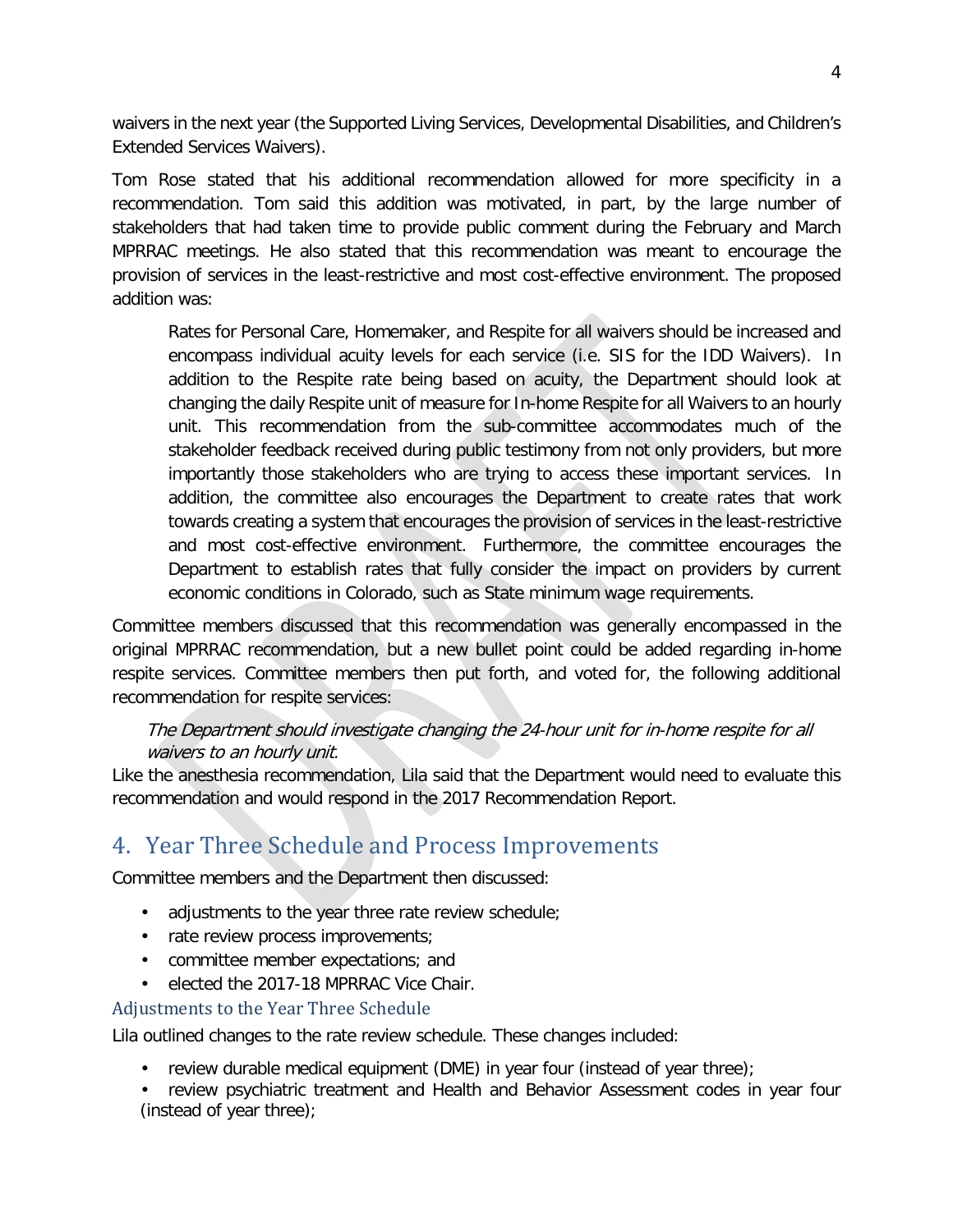• review all codes included in the Alternative Payment Methodology (APM) in year three (more information about APM can be found via the Department's [Primary Care Payment](https://www.colorado.gov/pacific/hcpf/primary-care-payment-reform-3)  [Reform website\)](https://www.colorado.gov/pacific/hcpf/primary-care-payment-reform-3);

review family planning services in year three (instead of year four); and

• work with DentaQuest, the Department's administrative service organization (ASO), to conduct dental analyses in year three.

Jody Wright, a committee member who represents DME, voiced support for moving DME back to year four of the rate review process (after the MPRRAC had voted in November 2016 to move DME from year four to year three). Jody explained that there were changes happening at the federal level and that it made the most sense to review DME in year four of the rate review process.

Shane Mofford, the Department's Payment Reform Section Manager, gave a presentation regarding the Department's Primary Care APM. (Note - this eight-slide presentation is contained within the [July 21, 2017 MPRRAC Meeting Presentation.](https://www.colorado.gov/pacific/sites/default/files/MPRRAC%20Presentation%20September%202017.pdf)) Shane stated that the goal for this work was to provide sustainable, appropriate funding for primary care that rewards high-value and high-quality care. He also explained that the APM work was about, increasing risk and potential reward over time, for primary care services delivered through the Department's Accountable Care Collaborative delivery system. Shane said that the process of developing the APM involved a lot of stakeholder input. Specifically, stakeholders highlighted the need to align with similar programs administered by other payers, such as the State Innovation Model (SIM) work, and the Medicare Access and CHIP Reauthorization Act of 2015 (MACRA); Shane said this feedback was incorporated to the Department's APM.

Committee members did not voice concern for these schedule changes.

### Year Three Process Improvements

The Department proposed changing the schedule from six MPRRAC Meetings and three Rate Review Information Sharing Sessions (aka "Deep Dives") to five MPRRAC Meetings. Lila proposed that these changes could allow for: more efficient and effective use of MPRRAC and Department time and that this timeline would potentially allow for incorporating other data sources into the access analyses. The proposed schedule is: